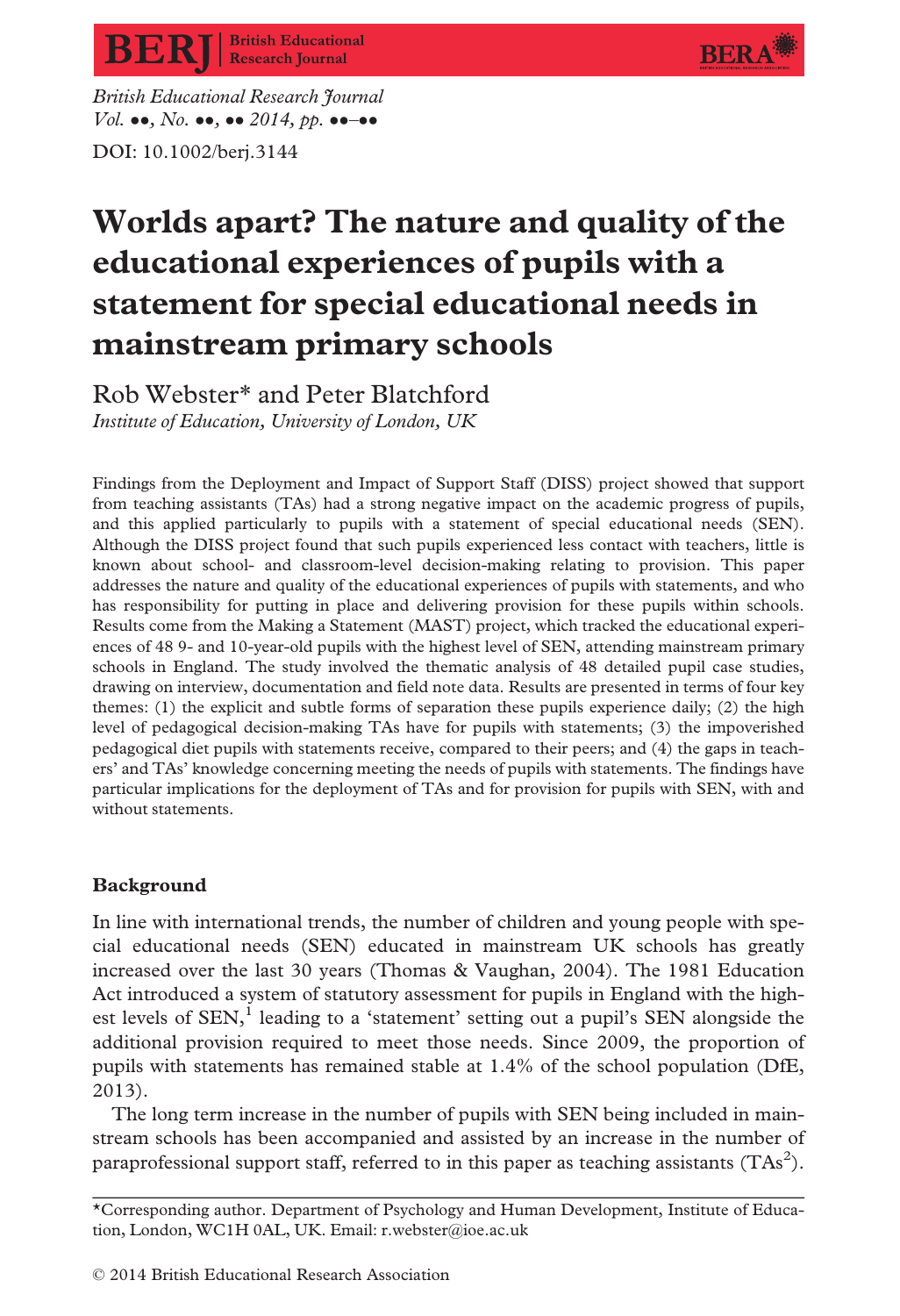The number of full-time equivalent TAs in mainstream schools in England has almost doubled since 2000 to 199,000, and TAs now comprise 32% of the primary school workforce<sup>3</sup> (DfE, 2012a). The use of paraprofessionals in education appears to be a growing trend in many different countries (Giangreco & Doyle, 2007), though compared to other education systems globally, no country has gone as far in its use of such staff as the UK.

Primary head teachers report that a main advantage of having these additional adults in schools is that including pupils with high-level SEN in mainstream settings would be impossible to implement without them (Blatchford et al., 2012). However, results from the longitudinal Deployment and Impact of Support Staff (DISS) project, which was designed to provide much needed information on the use and impact of TAs, raised serious questions about the way TAs have become inextricably linked to processes of inclusion.

Results from the DISS project showed that TAs have a predominantly pedagogical role, spending most of their time supporting lower-attaining pupils and those with SEN (Blatchford *et al.*, 2012). Teachers favour this arrangement: it allows them to teach the rest of the class, whilst struggling pupils receive much-needed individual attention from TAs. But there are serious unintended consequences to this arrangement. The DISS project also found a negative relationship between the amount of TA support received and the progress made by pupils. The most profound effects were experienced by those with the highest level of SEN, who are allocated TA support as a key part of their provision (Webster et al., 2010).

These results were not explainable in terms of pupil characteristics (e.g., prior attainment, SEN status or income deprivation). Instead, the main explanation appears to be the way pupils with high-level SEN receiving a high amount of TA support consequently spend less time interacting with the teacher and become separated from the teacher and curriculum; an experience at variance with that of their peers. The extent of this separation is evident in results from systematic observation studies (Blatchford et al., 2012; Webster & Blatchford, 2013). Whilst instructive, these data are unable to tell us anything about the quality of the educational experience pupils with statements receive.

There are concerns that with this separation, TAs end up taking on the responsibility for teaching pupils with SEN, and that the quality of instruction pupils receive from TAs is inferior to that provided by the teacher. An earlier survey of 48 primary schools found concerns with the 'quality of support provided to children [with SEN] by classroom assistants and learning support assistants', and the way in which the pupils 'who most needed a teacher's support were spending a lot of their time in class with someone who was not a trained teacher' (Croll & Moses, 2000).

One expression of this concern can be seen in findings from analyses of pupils' interactions with TAs, which tend to be qualitatively different to those involving teachers. TAs are more concerned with task completion than learning, and act reactively rather than proactively (Rubie-Davies et al., 2010; Radford et al., 2011). There remains, however, little information on the overall nature of interactions experienced by pupils with statements, and in particular the mediation of information and instructions by TAs in moment-by-moment interactions.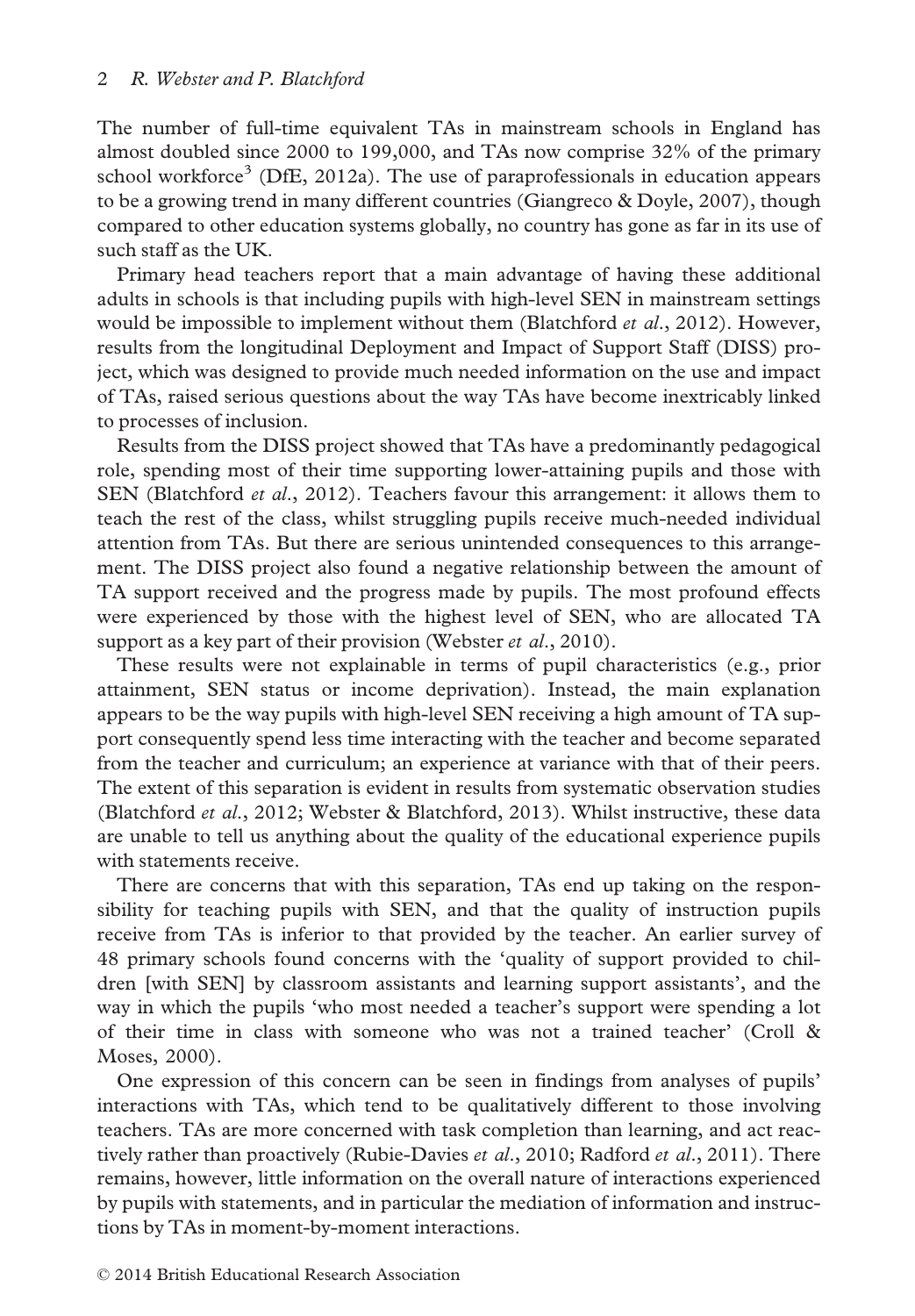The English school inspectorate, Ofsted (2006) note 'pupils in mainstream schools where support from TAs was the main type of provision were less likely to make good academic progress than those who had access to specialist teaching in those schools'. Compared to their non-SEN peers then, there are genuine concerns that the support given to pupils with SEN represents an unintentional form of discrimination. As Giangreco *et al.* (2005) have argued, we would not permit such an educational regime for pupils without SEN.

A key factor relating to the effectiveness of the widespread model of SEN provision, which is heavily reliant on direct pupil support from TAs, concerns the quality of training and level of knowledge TAs have about SEN and how to teach pupils with SEN. A number of studies have reported concerns about the discrepancy between the predominantly instructional nature of the TAs' role and the low level of training they receive to support their practice (Moran & Abbot, 2002; Mistry et al., 2004; Teeman et al., 2008; Farrell et al., 2010; Blatchford et al., 2012).

Results from other research attest to the inadequate quality and level of training relating to SEN available to trainee teachers (Hodkinson, 2005, 2009; Anderson & Finney, 2008; Lamb, 2009). Taken together, findings from the available research suggest the existence of a knowledge deficit when it comes to successfully educating pupils with SEN in mainstream settings. What is less well understood is how this relates specifically to pupils with the highest level of SEN: those with statements.

## This paper

There has been much interest in the effective inclusion of pupils with SEN in mainstream settings (Ainscow, 2007), teachers' attitudes to inclusion (de Boer et al., 2011), and the existence and relative forms of pedagogy for those with SEN (Norwich & Lewis, 2001; Gersten & Edwards Santoro, 2007). There is, however, less information on the way schools are organised to deliver provision for pupils with SEN, and in particular, how this work and the management of this work is distributed across the school workforce.

The DISS project showed that pupils with statements tend to have a high level of support from TAs and this impacted in a negative way on their attainment. The particular relationship between the award of a statement, the allocation of TA hours and the educational experiences of statemented pupils was also highlighted in qualitative data from the DISS project (Blatchford *et al.*, 2012), but much more is needed on the factors connected to the planning and delivery of provision for pupils with a statement of SEN.

This paper addresses two questions. The first question concerns the nature and quality of the educational experiences of pupils with statements, relative to their peers. The second question relates to who has responsibility for putting in place and delivering the appropriate provision for these pupils within schools.

At the time of writing, the function of the statement is being reformed as part of the English government's plan to bring about 'the biggest shake up of SEN in 30 years' (Ward & Vaughan, 2011). However, over and above any current policy changes, a justification for the research reported in this paper is that there is always likely to be a group of pupils who will have difficulties in accessing everyday learning in mainstream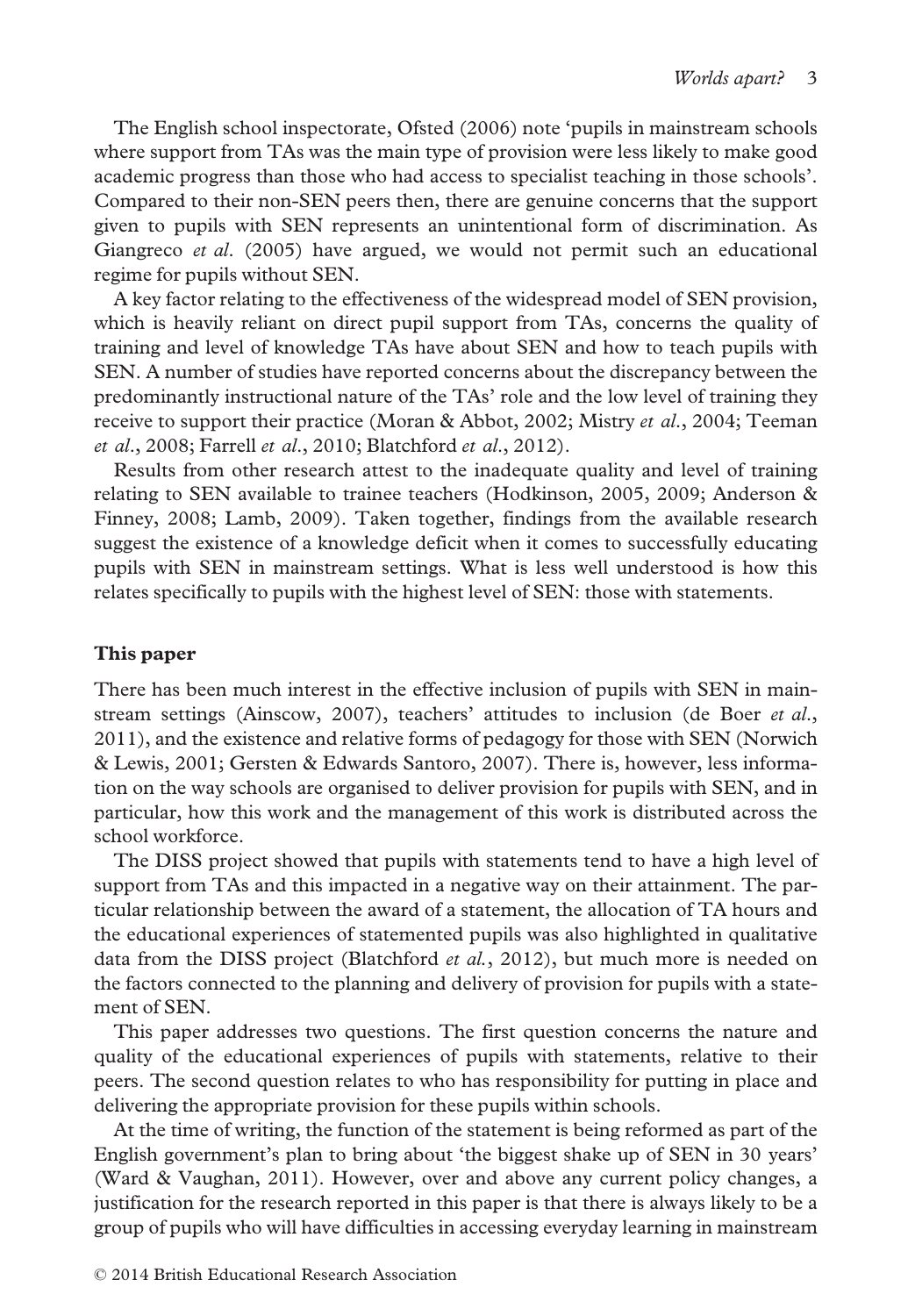settings. Therefore, obtaining a detailed understanding of what such pupils experience and how schools organise to plan and deliver provision to meet their needs is essential to making effective judgments about which provisions work best, and which structural and classroom processes and arrangements are required to deliver them.

The issues we explore in relation to the use of education paraprofessionals are likely to be generalisable to SEN systems in other UK territories and overseas. Education systems in the US (Giangreco *et al.*, 2005), New Zealand (Rutherford, 2012) and Cyprus (Angelides et al., 2009), to name a few, adopt a broadly similar approach to SEN provision in mainstream settings.

The results reported in this paper are drawn from the Making a Statement (MAST) project, which was set up to investigate the everyday educational experiences of primary-aged pupils with statements in mainstream schools. The main purpose of this paper is to present findings from the analysis of the qualitative data collected as part of the study. Systematic observations conducted as part of the research showed the moment-by-moment experiences of pupils with statements, compared with those of average-attaining (control) pupils, in terms of the locations and social contexts within which they are taught, the frequency of their interactions with adults and peers, and the extent of task differentiation (see Webster & Blatchford, 2013). This paper complements and adds depth to these descriptive findings, by reflecting the perceptions of some of the main stakeholders in the SEN system on the structures, delivery and effectiveness of provision.

## Methodology

To answer the research questions, detailed case studies were compiled on 48 pupils who were the subject of the observations. These pupils were in Year 5 (9 and 10-yearolds) and had a statement for either moderate learning difficulties<sup>4</sup> (MLD) or behaviour, emotional and social difficulties (BESD). These categories of SEN were selected as they are commonly occurring, and were also likely to detect school support factors connected to problems with learning and classroom engagement. Other categories of SEN (e.g., hearing or visual impairment) were more likely to be affected by, and be seen by schools in terms of, within-pupil factors.<sup>5</sup>

The research team, in collaboration with staff in six local authorities (LAs), identified pupils who met the above selection criteria. With the help of the LAs, we approached the head teachers of the schools these pupils attended to recruit them for the study. We followed up expressions of interest from head teachers, who then facilitated the process of securing permission from parents/carers and obtaining the necessary consents and ethical clearances. The school visits were carried out in the 2011– 2012 school year.

A researcher shadowed a statemented pupil for a school week, collecting data using an extended version of the data collection tools used in the DISS project (Blatchford et al., 2009, 2012). The MAST study's multi-method approach combined quantitative systematic observations from the pupil's perspective, with contextual data drawn from interviews and general qualitative observations drawn together in the shape of a detailed pupil-based case study. The tools formed part of a tested methodology, adapted to serve the purposes of the study.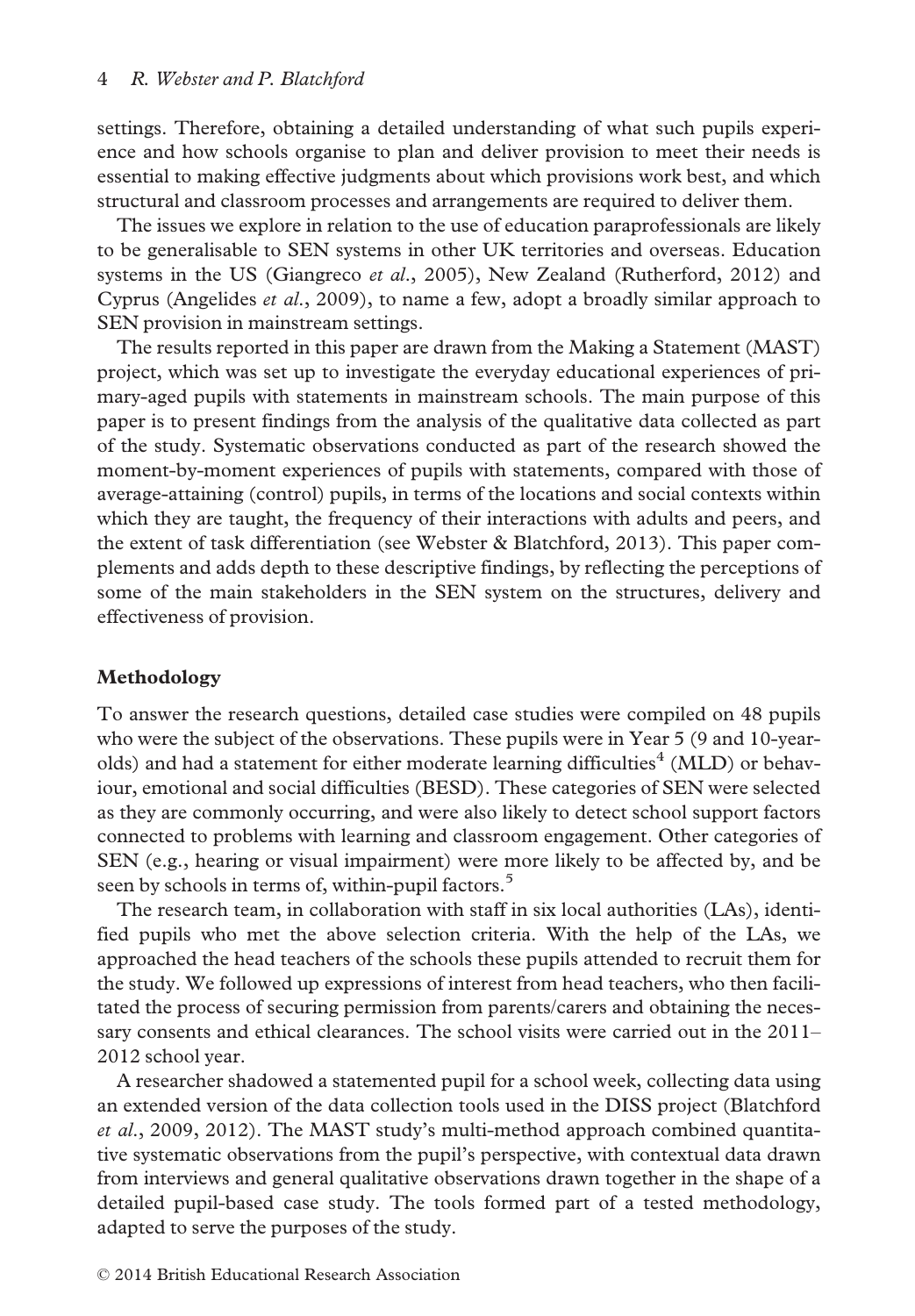### Sample

Pupils. Of the 48 statemented pupils we tracked, five had a more complex composition of difficulties, of which one of the main presenting needs was either MLD or BESD. A breakdown of the pupil sample is shown in Table 1.

Data from the Department for Education on pupils in English schools collected during the school year the MAST study was conducted (DfE, 2012b) show that over this period, there were 58,535 primary school-aged pupils (5- to 11-year-olds) with statements (1.4% of all pupils attending state-funded primary schools). Just under 10,000 pupils (17%) were in Year 5. Of these Year 5s, 74% were boys, whilst 78% of all primary pupils with statements were white British. As can be seen from the data in Table 1, our sample was consistent with this national picture. Primary-aged pupils with statements known to be eligible for free school meals were over-represented in our sample (46% vs. 29% nationally).

As our aim was to track pupils with statements for particular categories of SEN, our sample cannot be seen as representative of all pupils with statements. We note, however, that MLD and BESD are two of the most commonly occurring categories of SEN under which statements are awarded. Nationally, pupils with statements for MLD and BESD comprise, respectively, 11% and 13% of all primary-aged pupils with statements.

Schools. Researchers visited a total of 45 schools in six LAs in the south and east of England. Thirty schools were located in two large LAs (17 in one; 13 in the other), and 15 schools were located across four London boroughs (the most schools visited in any one borough was five). The majority of schools in the two large LAs were situated in urban areas, with seven in rural or semi-rural areas. Schools in all six LAs served communities in deprived/low socio-economic status areas, and mid- to highsocioeconomic status areas. Twenty-two schools were two-form entry. There were nine single-form entry schools and nine with three- or four-form entry. Five schools had an additional resource provision for SEN (ARP) attached, which the statemented pupil attended for at least part of the week.

## The MAST case study approach

We drew together data from several sources (described below) to produce a case study report on each of the 48 statemented pupils. The reports provided a substantive

|             |                   |      | Gender |        |          |       | Ethnicity               |     |       |     | Eligible<br>for free |        |
|-------------|-------------------|------|--------|--------|----------|-------|-------------------------|-----|-------|-----|----------------------|--------|
|             | Statement<br>type |      | Boy    |        | Girl     |       | White<br><b>British</b> |     | Other |     | school<br>meals      |        |
| <b>MLD</b>  | 29                | 60%  | 18     | 50%    | 11       | 92%   | 24                      | 65% | 5     | 45% | 10                   | 45%    |
| <b>BESD</b> | 14                | 29%  | 14     | 39%    | $\Omega$ | $0\%$ | 12                      | 32% | 2     | 18% | 8                    | $36\%$ |
| Composite   | 5                 | 10%  | 4      | $11\%$ | 1        | 8%    | 37                      | 3%  | 4     | 36% | 4                    | 18%    |
| Total       | 48                | 100% | 36     | 75%    | 12       | 25%   |                         | 77% | 11    | 23% | 22                   | 46%    |

Table 1. Pupils with statements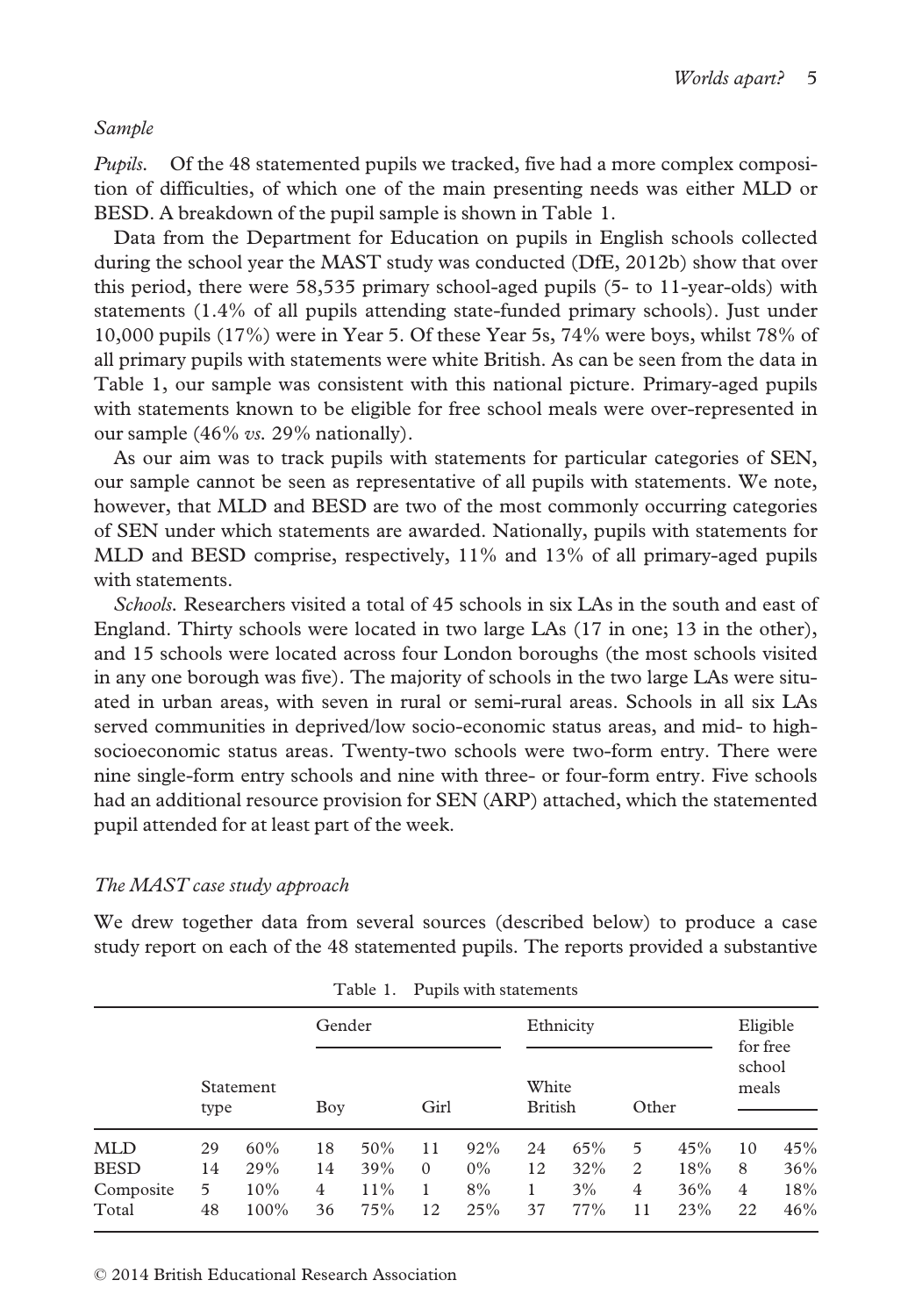picture of their educational experiences and covered the organisational factors at the school and classroom level that determined decision-making about provision, the respective roles of teachers and TAs in this provision, and the nature of the provision itself; that is, the choice of curriculum tasks, differentiation and interaction, and to what degree this differed from the provision in place for the majority of (non-SEN) pupils. The data from each method of data collection were informed by and organised in terms of themes drawing on the earlier DISS project, the literature and pilot work.

Interviews. Semi-structured interviews with SENCos, teachers, TAs and each pupil's parents/carers enabled us to describe the perceptions and expectations that different stakeholders had of the structures, delivery and effectiveness of provision. The same questions were put to all interviewees, with SENCOs and teachers asked some additional questions relating to their respective positions and responsibilities. Interviews lasted between 20 minutes and an hour, depending on the time available. Interviews were typically arranged to take place from the third day of the visit, as by this time, the researcher was more acquainted with the situation in school and was able to nuance the questions to reflect his/her observations. Nearly 200 interviews were conducted, recorded and transcribed. These transcripts formed the basis of the case study reports. A breakdown of interviewees is shown in Table 2.

Documentation. With the help of the LAs and schools, researchers had access to documentary evidence, notably the pupils' statement and latest annual review, which detailed any updates to the statement. These documents provided details of each pupil's current SEN (and non-educational needs), together with the provisions that should have been in place to meet these needs. The allocation of TA support hours was also recorded on these documents.

Field notes. Finally, researchers kept on-going field notes of qualitative, open-ended observations, contextual details, thoughts and impressions on the pupil experience being observed. These notes supplemented and assisted the interpretation of the data from other sources. Field notes were organised in relation to a set of headings, which were developed to reflect and complement the main systematic observation categories and the questions in the interview schedule. The headings were:

- The pupil: background; history of needs; any clinical/medical diagnosis.
- The support: deployment of and interaction with adults; pupil work context (e.g., one-to-one); differentiation; interventions.

| 40  | 21%  |
|-----|------|
| 56  | 29%  |
| 66  | 34%  |
| 33  | 17%  |
| 195 | 100% |
|     |      |

Table 2. Case study interviews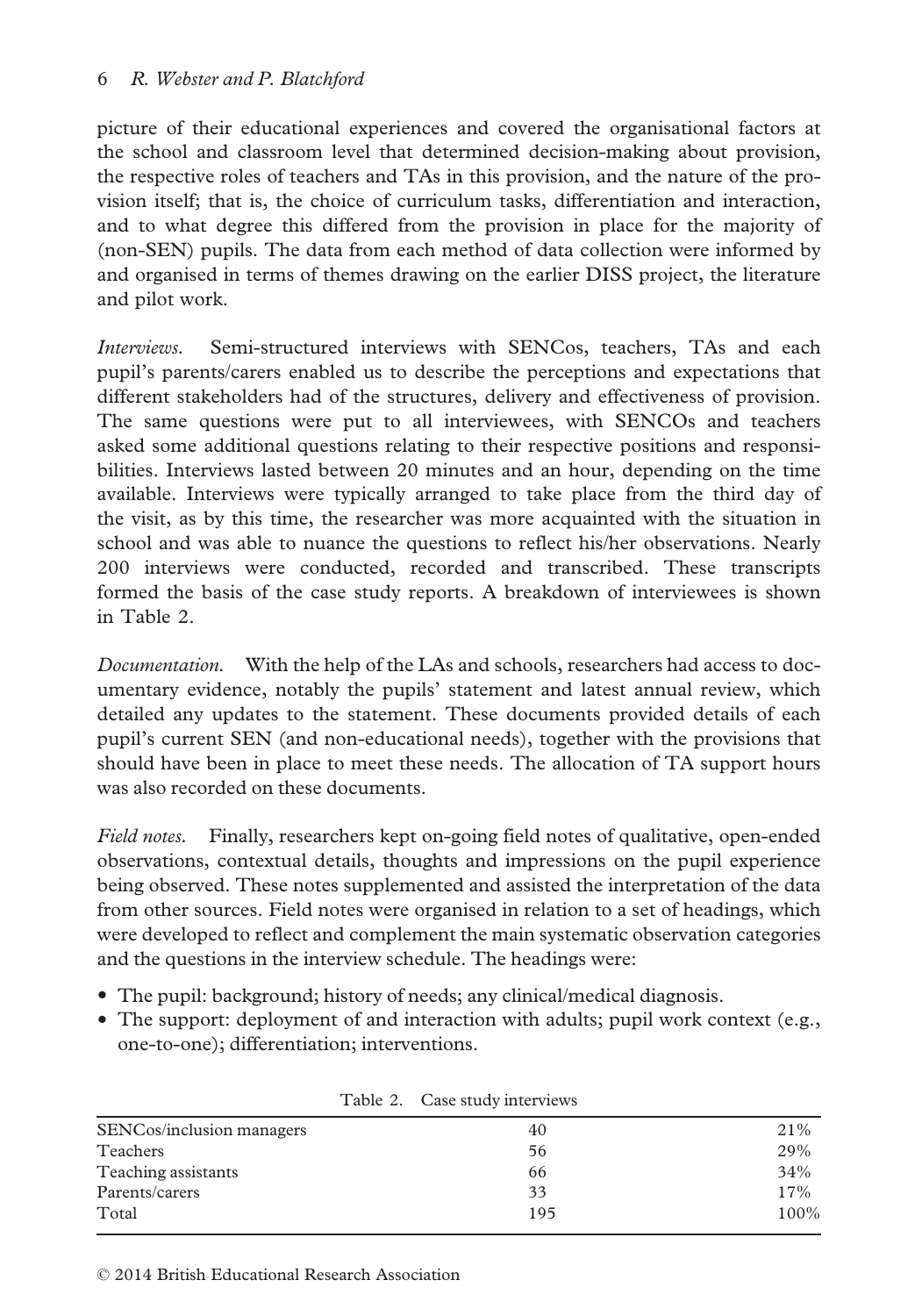- The statement: stakeholders' familiarisation with the statement and individual education plan (IEP); hours of support; the value/utility of the statement.
- Other issues: for example, pupil's progress and development over time.

## Case study reports

An often-cited challenge of working with qualitative data is that they are 'strong in reality', but difficult to organise (Cohen & Manion, 1994). To organise the considerable volume of qualitative data, researchers drew together data from the interviews, documentation and field notes relating to each pupil into a case study report, organised in terms of a shared framework of themes, as described above.

Citing Becker (1958), Walker (1993) writes that the case study researcher frequently gravitates toward quantitative analyses of qualitative data in order to establish the main foci of research, by identifying the typicality and frequency of particular events, and how they are distributed among categories of people and organisational units. Very much in line with developing an efficient form of analysis, we arranged the data in the case study reports thematically for the purposes of interrogation. This allowed us to make plausible and credible generalisations, whilst retaining the individuality of particular cases to serve as illustrative examples of specific points of interest. The prevalence of key and recurring features contained in the data were coded and later used to develop a set of emergent overarching themes. These were refined to produce four overarching themes, which we use to organise the presentation of results in this paper.

# Results

Our initial analyses of the quantitative (see Webster & Blatchford, 2013) and qualitative data found very few differences between the results for the pupils with statements for MLD and BESD, so the results reported here treat these groups as one. The presentation of results provides an indication of the prevalence of findings, by stating the number of case studies in which a particular characteristic or issue was identified as  $n = x$ , where x equals the number of cases out of a maximum of 48. Prevalence was only counted when it was unequivocally evident in a case study report. It is possible, therefore, that *actual* prevalence may exceed *stated* prevalence. In other words, there may be more cases to which a particular characteristic or issue applies, but it was not possible to draw them out conclusively from the case study report. In this sense, prevalence data may appear to understate the significance or predominance of a particular issue; we suggest where we feel this might be the case.

# Theme 1. Degree of separation

The extent to which pupils with statements experienced a high degree of separation from the classroom, teachers and peers was evident in the results from the systematic observations (Webster & Blatchford, 2013). A brief summary of these results is helpful for contextualising the case study findings presented in this paper.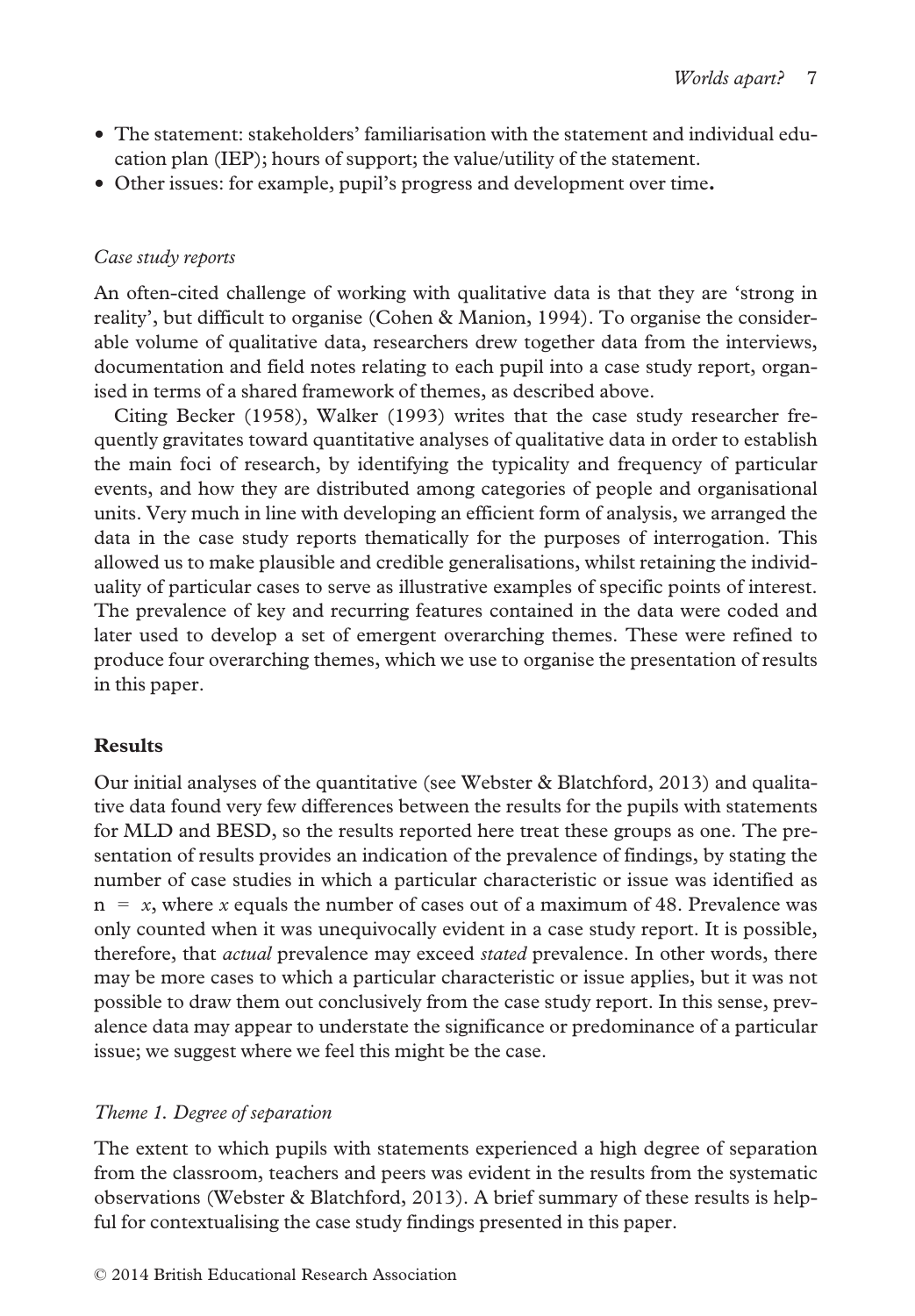We found that pupils with statements spent over a quarter of their time physically away from the mainstream class, class teacher and their peers. One in five observations involving statemented pupils was a one-to-one interaction with a TA. Averageattaining control pupils hardly ever interacted with TAs. For pupils with statements, interactions with TAs seemed to be at the expense of interactions with the teacher and, more so, with peers. Overall, compared with control pupils, statemented pupils had far fewer peer interactions and were less likely to not interact with anyone when in-class.

The results from the systematic observations make it clear that the educational experiences of pupils with statements are strongly associated with the almost constant accompanying presence of a TA. The consequences of the most obvious forms of separation this practice led to were referred to by some of the school staff we interviewed.

When you have a child on a statement, it can be very alienating if they're always working with one LSA. That's not healthy... no one would want to work solely, 20 hours a week with one person, singularly; without any personal involvement in the school community.  $(TA)$ 

Beyond the broad-brush findings from the systematic observations, our analysis of the case study data found that pupils with statements experienced more subtle forms of separation that other pupils do not typically experience. Firstly, the high degree of one-to-one interaction with TAs occurs at the expense of interactions with the teacher in whole-class contexts. A particular expression of this is something we have identified elsewhere as 'stereo teaching': where TAs were heard to repeat the teacher's talk to the pupils they supported (often verbatim) directly after the teacher had spoken (Blatchford et al., 2012). This practice was in evidence across the pupils in the MAST project: from the pupil's point of view, the TA's talk cuts across interaction with the teacher.

The second subtle form of segregation, within the more obviously inclusive environment of the classroom, was the use of a workstation: a desk positioned at the side or back of the classroom, away from peers, at which the pupil with the statement could work relatively distraction-free. This constituted a clear form of separation from the rest of the class, and—with the presence of TA—a separation from the teacher. However, in at least one case, the needs of the pupil (and indeed the collective needs of the class) were such that the use of a workstation appeared to represent the best possible arrangement: distractions were minimised for all, and the pupil's own anxieties about sitting for long periods with other children were alleviated.

#### Theme 2. Degree of responsibility for pupils with statements

One key way of organising the case study data in this theme was in terms of a scale expressing the degree of responsibility the teacher had for the education of the pupil with a statement (as far as it was possible to determine). At one end of the scale, teachers were found to have a strong and full responsibility for the education of such pupils ( $n = 6$  out of 48 cases), whist at the other end, they were seen to have little or no responsibility ( $n = 13$ ).

David $<sup>6</sup>$  is there on my plan, but he's not big on my radar, to be honest. (Teacher)</sup>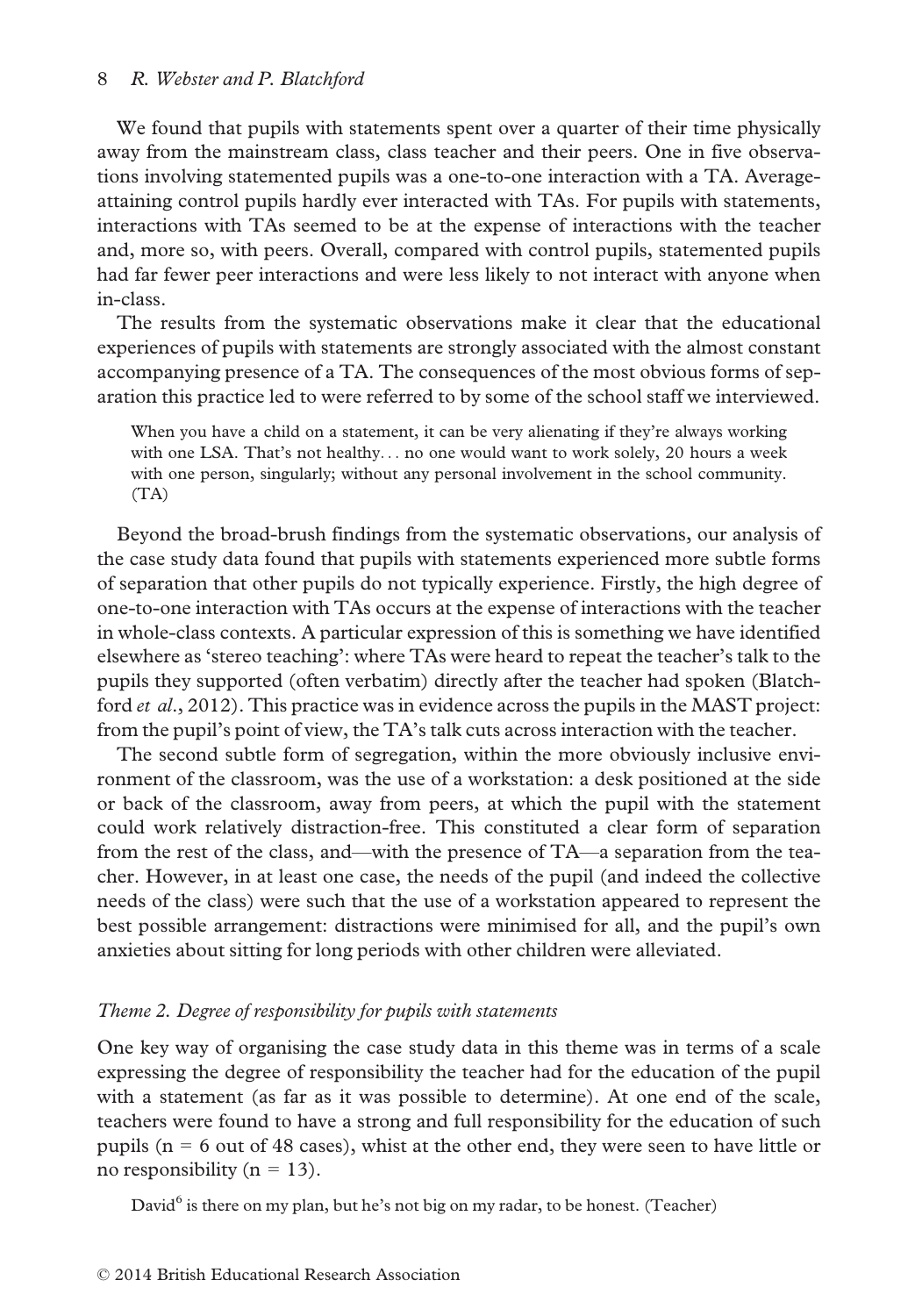Often the situation in a school was not at one extreme or the other; the most common approach across the case studies fell at the mid-point of the scale, where the teacher was seen to have overall responsibility for planning the curriculum and general teaching strategies, whilst the TA effectively took on the actual teaching of the statemented pupil, in terms of the delivery of the curriculum  $(n = 20)$ .

I don't have the main role; I see the main role as actually being [the TA's]. I have the overview as to what's going on. (Teacher)

Interestingly, the legal status of the statement—and in particular, the widespread practice of providing a specified number of hours of TA support for the pupils (determined by the LA)—seemed to exert a particular influence over how provision was organised. In the minds of many of the staff and parents/carers, the hours indicated on the statement and the employment and deployment of TAs were inextricably connected: 'It is there in black and white', as it was often put. Thus, TAs were seen as necessary, indispensible and directly linked to the provision for pupils with statements.

She would be nowhere near where she is now if we hadn't gone through and the local authority hadn't agreed to do an assessment of her needs... Because you've got a person there that can take charge of what Mica does. (SENCo)

We asked interviewees to what extent they felt the provision that is listed on the statement matched the provision the pupil actually received. Interestingly, in almost half of cases  $(n = 21)$ , school staff expressed their answer in terms of the match between the hours attached to the statement and the hours of TA support the pupil received: 'He gets his hours'. Very little was offered in terms of how the provision met the objectives set out in the statement.

The role of TAs. School staff used a rich array of metaphors to characterise the TA role. TAs were described, and described themselves, variously as a 'crutch', 'mediator', 'conduit', 'advocate' and 'keyworker'. In a few cases, the nurturing role as a mother was reflected in how TAs were viewed.

I'm not the class teacher and I'm not her mum—so I'm that person in between.  $(TA)$ 

TAs described their role with varying degrees of clarity. In the main, views reflected the extent to which TAs had, for the pupil they supported, taken on or been given responsibility for: pedagogical planning and decision-making  $(n = 34)$ ; monitoring behaviour ( $n = 33$ ); pastoral/emotional support ( $n = 18$ ); and promoting the pupil's independence ( $n = 16$ ).

Pedagogical planning and decision-making. With regard to statemented pupils, TAs took on much of the responsibly for the planning and the delivery of teaching. Responsibility for planning ranged from devising an alternative curriculum, through to preparing intervention programmes, to augmenting or modifying teachers' lesson plans. Often TAs had the main responsibility for adapting tasks for the statemented pupil, with decisions made on the basis of what the TA thought the pupil would be able to access or achieve.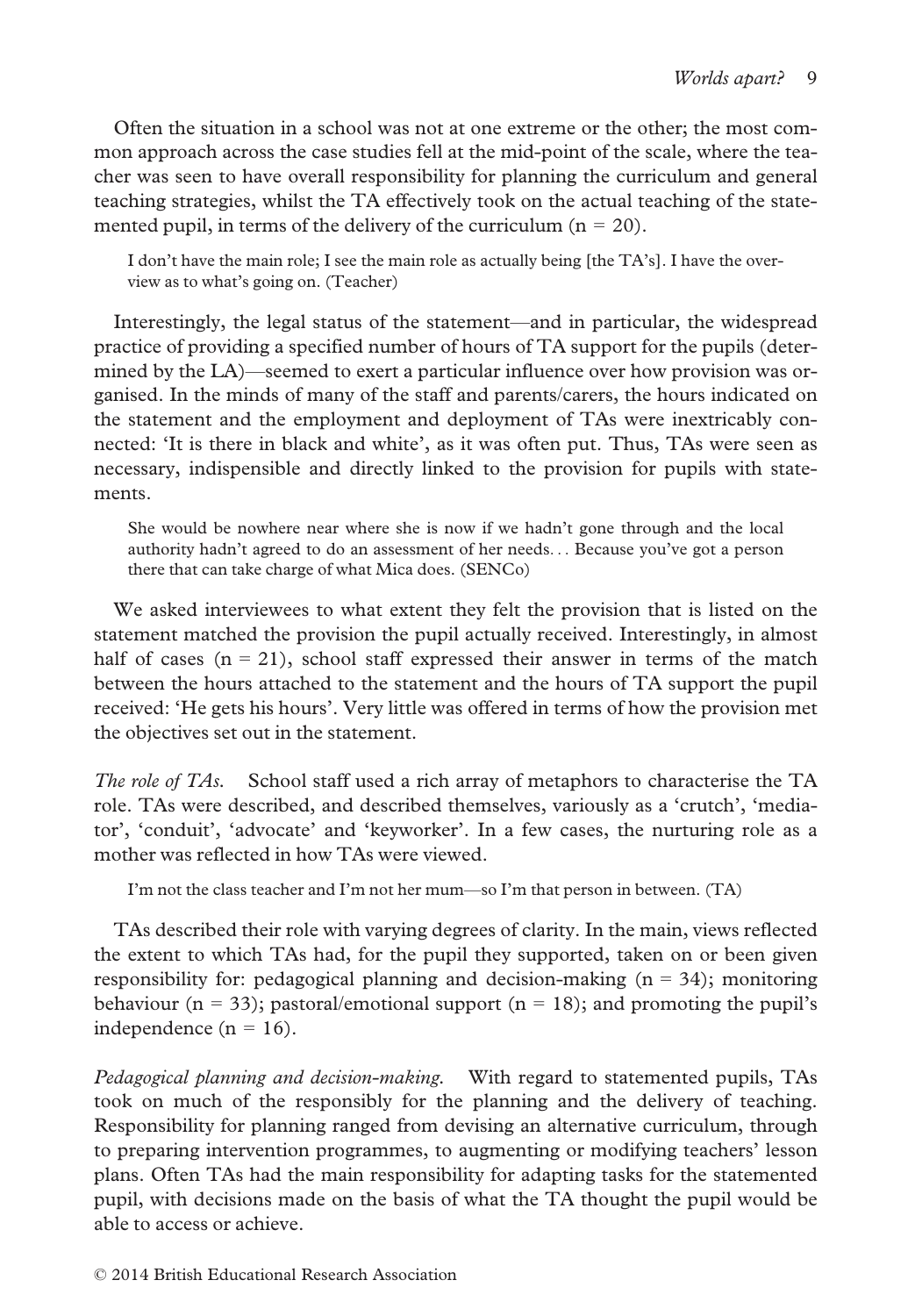#### 10 R. Webster and P. Blatchford

Amy doesn't understand the language that the class teacher will say. So [TA] will just pick out the important words and just say, 'Right, you've just got to go and do this, and put that there and there and there'. (SENCo)

One obvious expression of the pedagogical planning and decision-making undertaken by TAs is in terms of curriculum interventions. Results from the systematic observations showed that in 17% of all observations, pupils with statements were engaged in an intervention, mainly away from the classroom (Webster & Blatchford, 2013). Interventions were most common in English, then mathematics, with a small portion relating to the development of social skills or motor skills.

Our analysis of the case study data found that in the majority of cases  $(n = 34)$ , TAs were responsible for the delivery of at least one intervention; in seven cases, the SENCo or a teacher was responsible for delivering at least one intervention. Where it was possible to discern, 'off-the-shelf' programmes were used  $(n = 15)$ , but most interventions were 'homemade' ( $n = 22$ ); that is, they were put together using existing resources. In most cases, homemade interventions were put together by TAs  $(n = 12)$ .

Quite a lot I do at home... Trawling on the internet, trying to find worksheets and activities that I think would be suitable for her. (TA)

Monitoring behaviour. Just under half of the pupils included in the study had specific needs around attention and concentration, with many described as being 'easily distracted'. A further seven pupils were described as having behavioural needs rooted in low self-esteem and low self-confidence. Behavioural issues were not restricted to pupils with BESD. In a number of cases, TAs had a role in managing and monitoring the statemented pupil's behaviour ( $n = 13$ ). In a greater number of cases, TAs had a role in 'helping to keep the pupil on task' and 'focussed'  $(n = 20)$ . In the majority of cases, intensive TA support was seen as essential for keeping the pupil on task during lessons.

My role really is to help him to focus, understand the learning objective [and] clarify anything he doesn't understand. (TA)

It is worth noting that the observation results showed that pupils with statements did not differ greatly from control pupils in terms of the amount of time they were off task (e.g., fiddling or daydreaming) (Webster & Blatchford, 2013). Therefore, the work that TAs do to keep pupils on-task seems to be effective.

Emotional/pastoral support and promoting independence. TAs were described as having a role supporting other areas of pupil development in terms of their emotional/pastoral needs and in promoting their independence and building their self-confidence. However, in only a minority of cases did TAs seem to work in ways that would seem to support this objective: as a 'guide on the side', prompting and coaxing pupils in a pedagogically meaningful way.

[TAs] guide him and, rather than telling him, they will suggest things so that he's got to use his own mind to move forward with things. (Parent/carer)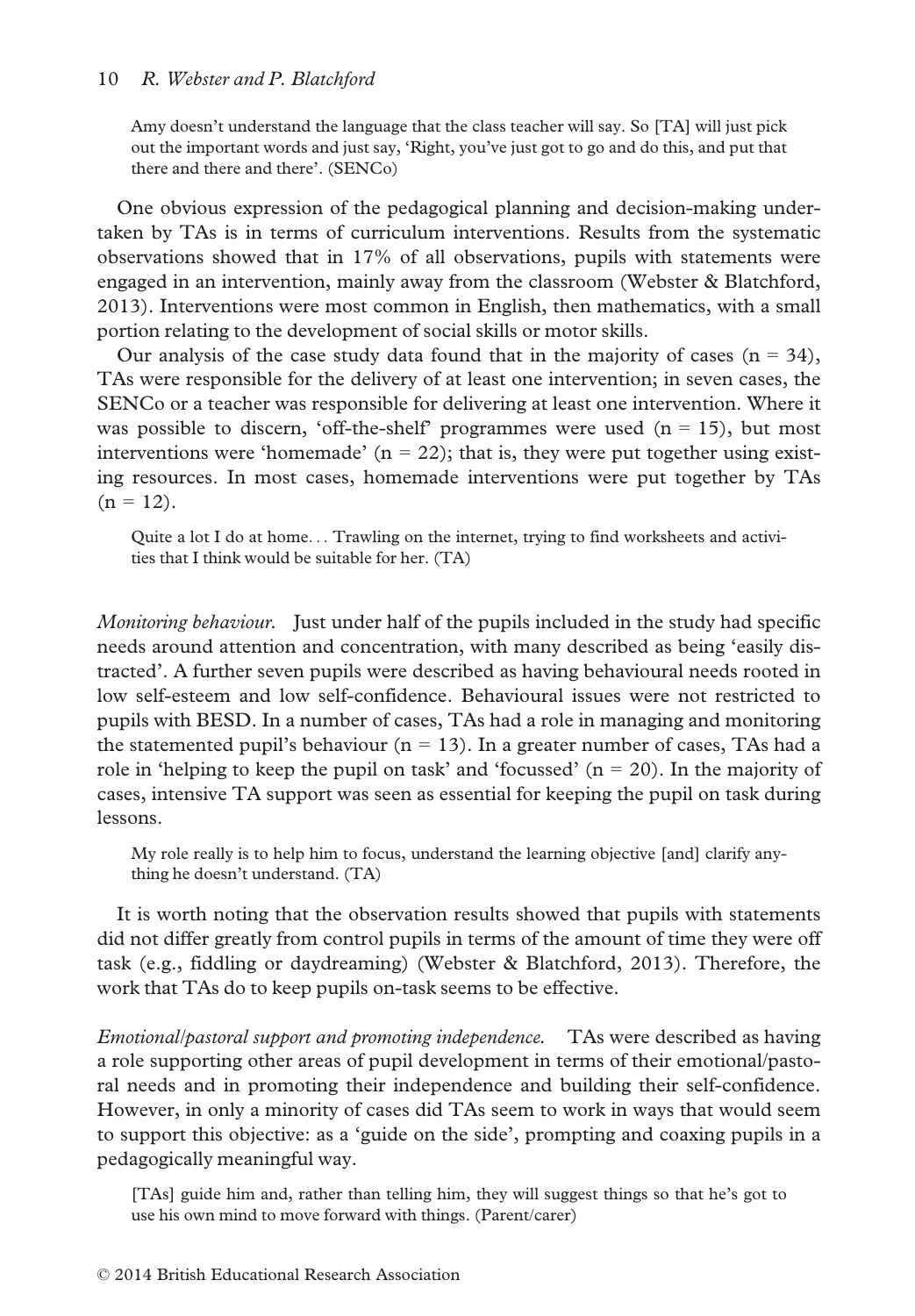TAs were unable to articulate their pastoral role in any specific detail, and tended to describe such support as 'being there' for the pupil. This cast the TAs as being 'on standby', ready to respond when the pupil signalled struggle. For many pupils, oneto-one, and often intensive, TA support had become a way of life since the early years. It is hard to reconcile, therefore, how a pupil's independence and self-confidence could be raised by putting in place adult support on the basis that the pupil is unable to do things by him/herself.

He needed somebody there to be able to explain things when [the class have] had an input, to reinforce things afterwards... to boost his self-esteem... because he cannot do it for himself. (SENCo)

# Theme 3. Appropriateness and quality of pedagogy

TAs who planned lessons and interventions for pupils with statements also had a high level of involvement in teaching them. But even TAs who had a low- to mid-level of responsibility for planning were found to have a high level of responsibility for teaching and moment-by-moment pedagogical decision-making. This has implications for the quality of pedagogy that pupils with statements received.

Differentiation. As we report in Webster and Blatchford (2013), many of the physical tasks undertaken by pupils with statements in the classroom were not differentiated. These pupils were observed in 81% of observations to be doing the same task as the control pupils. However, our systematic observation schedule was unable to pick up more nuanced expressions of differentiation, and so the extent of differentiation overall is likely to be underestimated in the observation results.

Consistent with what we have already described in relation to the TA role, overall, what emerges from the analysis of the case study data is the extent to which TAs took on the primary responsibility for creating or modifying lesson content and material in the moment to make teaching accessible. The following comments were typical of the situation we found across schools.

I often find that teachers are very busy and they can't think about differentiation all the time. (SENCo)

I don't plan specifically for Greg. I kind of say [to the TA], 'This is what the class are doing; this is what my more able and less able are doing... Use your judgement to figure out what he can access or not'. (Teacher)

Four expressions of differentiation emerged across the case studies. Often more than one form of differentiation was described in relation to a particular pupil. Firstly, in a quarter of cases  $(n = 13)$  the organisation of the school, year group or class was described as the 'first level of differentiation' (e.g., allocating the statemented pupil to an ARP or to the literacy and/or numeracy class for the lowest attaining pupils). Grouping by attainment within literacy and numeracy classes was described by some school staff as the 'second level of differentiation'. The second expression of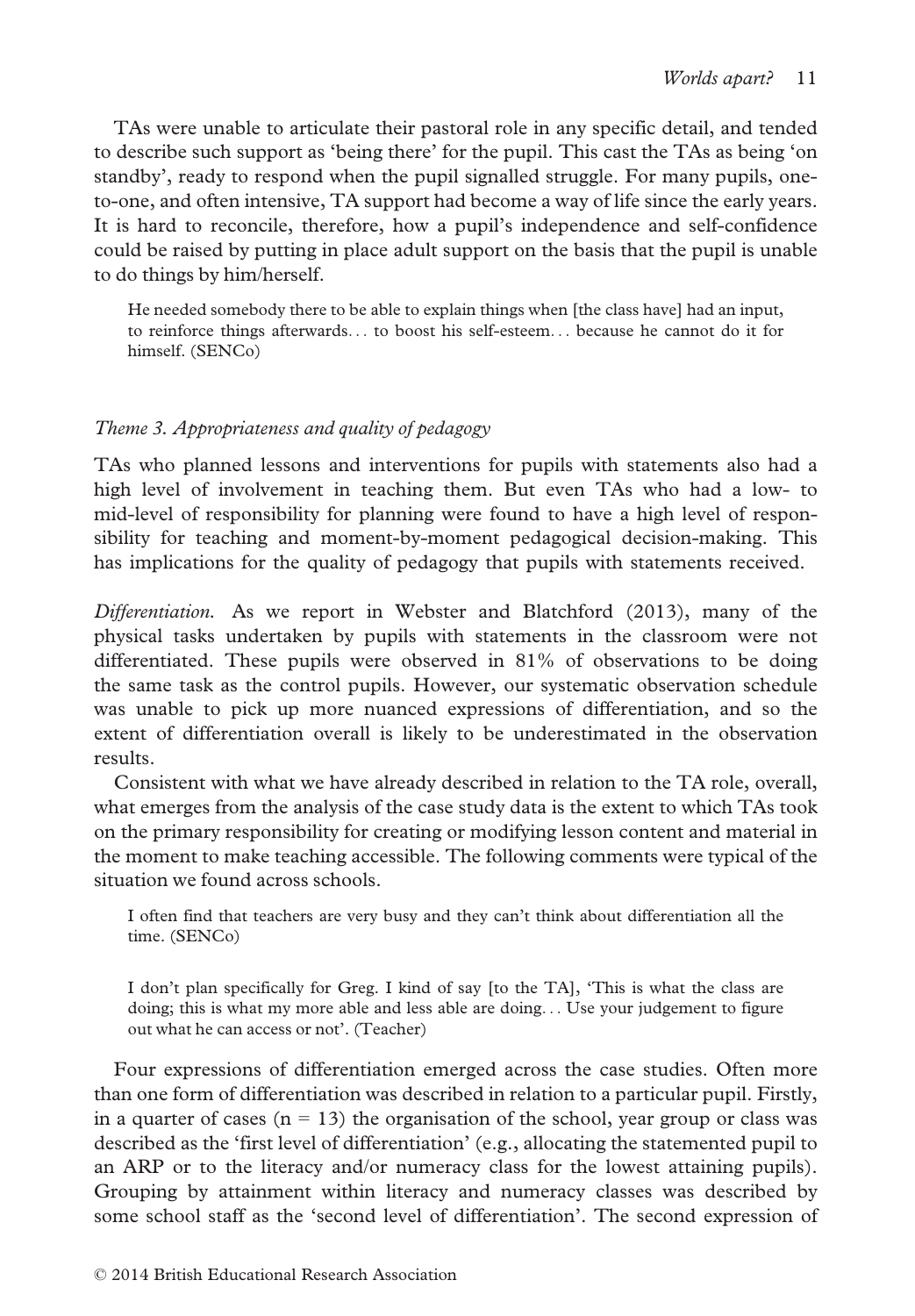differentiation was by outcome; that is, statemented pupils were expected to produce less work than others  $(n = 23)$ . The third expression was in terms of the task  $(n = 43)$ . For almost every pupil, there was evidence of TAs frequently differentiating the physical tasks set by the teacher in order to make them accessible for the statemented pupil. This was in spite of most teachers differentiating tasks three ways: for higher, average and lower attaining pupils.

Some of the poetry [the class have] done, I've just said, 'There's no point trying to get Helen to do that. She won't get anything out of it'. So I then go away and I will do something that maybe the Year 2s would do for poetry; so a much, much lower level but still a similar task. (TA)

The fourth and most common form of differentiation to be found in almost every case study was in the form of TA support ( $n = 46$ ); that is, the presence of a TA and, in particular, the way in which they provided differentiation verbally. Teachers and TAs described two particular features of TA-to-pupil interaction: (i) modification of language (e.g., simplification, breaking it down)  $(n = 37)$ ; and (ii) repetition  $(n = 11)$ . Several of the 46 case studies in which this form of differentiation was noted referred to both features.

Many of the pupils we tracked were described as having poor information retention skills, so a high degree of TA talk concerned repetition. The majority of comments, however, described how TAs tailored their language in ways that made curriculum content, tasks and instructions more accessible. It was interesting to note that SEN-Cos and teachers recognised that modifying talk in this way is a considerable skill.

Just very simple language... Try and break it down into information chunks. (TA)

It's very difficult and it takes a lot of skill to pitch down what you want those children to do, so that you're helping them to move on to the next step. And that's a real skill. (SEN-Co)

When taken together with the findings presented above on TAs' responsibility for selecting tasks for statemented pupils, we see there are clear implications for the quality of pedagogy that these pupils experience. The issue of which tasks constituted an appropriate or effective pedagogical choice was highlighted in researchers' field notes, which described numerous instances of unengaging and repetitive work, and in some cases, tasks with no pedagogical content (e.g., colouring-in).

## Theme 4. Extent of knowledge about pupils with statements

Many of the teachers and TAs we interviewed were unsure how to deal with the challenges and sometimes complex difficulties posed by pupils with statements. Nineteen TAs and 24 teachers—over a third of all teachers and TAs interviewed<sup>7</sup> —said that they had received no specific training to help them support the needs of the statemented pupil they supported/had in their class. Most teachers reported having had no training or only scant, general training on SEN by way of preparation for their role. Perhaps unsurprisingly, teachers felt disadvantaged.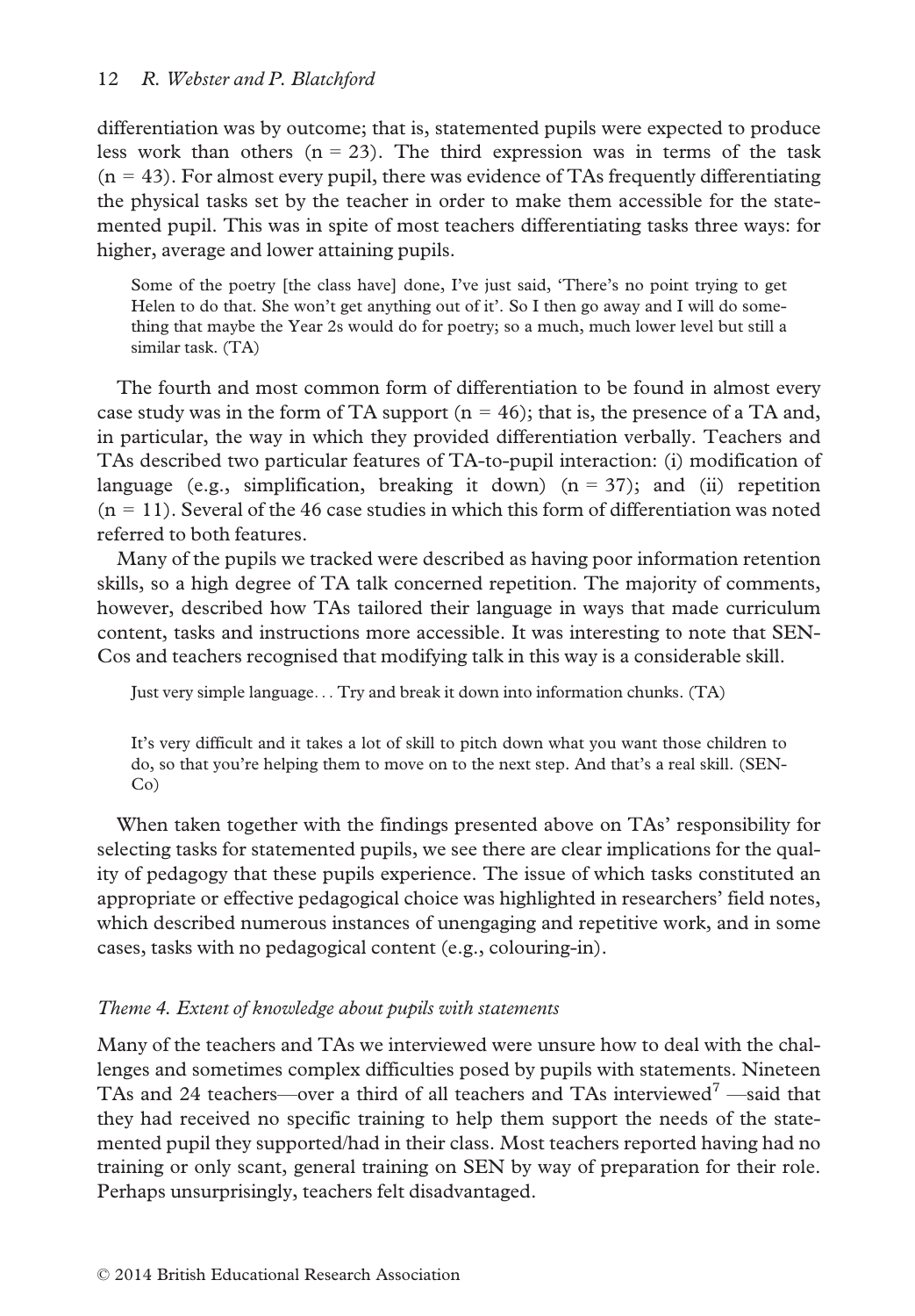I think sometimes I personally don't really know what to do with Chloe. I don't know if I don't understand her statement... And when I'm thinking about bringing stuff down to her level, sometimes I just don't know how to do it. (Teacher)

There was little opportunity for teachers and TAs to meet prior to lessons. In only six out of the 48 cases did we find that school staff had allocated time for teacher-TA meetings. In half of all cases  $(n = 24)$ , TAs and teachers described having only ad hoc meetings before and/or after school and during break and lunch times. Consequently, such arrangements relied on the goodwill of TAs. Moreover, the lack of liaison time was often described as an obstacle to effective practice, and had a knock-on effect on TAs' confidence and feelings of competence.

I sometimes question myself: am I doing the right thing? ... You don't have time to talk to teachers. You don't have time to sit down and say, 'Actually, what shall we do with him today? I've tried this'... And there's no time to prepare anything, so it's a case of, 'Right, what are we going to do now? OK, we'll get the books... and we just go over the same thing'. (TA)

Despite such concerns expressed by TAs, it was interesting how teachers positioned TAs as the 'expert' on the statemented pupil, possessing much more knowledge about them, despite TAs having had little more than general training on SEN and curriculum interventions. This was often as a result of TAs' experience of working with a particular pupil over several terms, if not years. TAs were seen as capable of making teachers' teaching, interactions and tasks accessible for pupils with statements, and this seemed to legitimise teachers' decisions to devolve responsibility for the education of these pupils to TAs.

I'll give them a general idea of the topic we're working on this week... They're very good; they're very proactive... If I give them a topic... they've got such a good bank of resources that they'll be able to go and find things to use. (Teacher)

## **Discussion**

Four particular findings emerged from our analysis of the case study data from the MAST study. Firstly, we found that statemented pupils experienced segregation within the classroom by having an individual workstation away from others, and also as a result of 'stereo-teaching'; where interactions with TAs cut across, replaced and reduced opportunities for statemented pupils to interact with the teacher and their peers. It is safe to say that this is not something that non-SEN pupils experience to anywhere near the same extent.

Secondly, we found that TAs assumed much of the responsibly for planning and teaching pupils with statements, making decisions on the basis of what the TA thought the pupil would be able to access or achieve. It was rare for the teacher to have as a high a level of involvement. In almost every case, we found that TAs had a high level of responsibility for moment-by-moment pedagogical decision-making.

Building on the findings of our systematic observations, we found that the high involvement of TAs in the school life of statemented pupils stems from an organisational reliance on TAs to provide the means by which pupils with high-level SEN are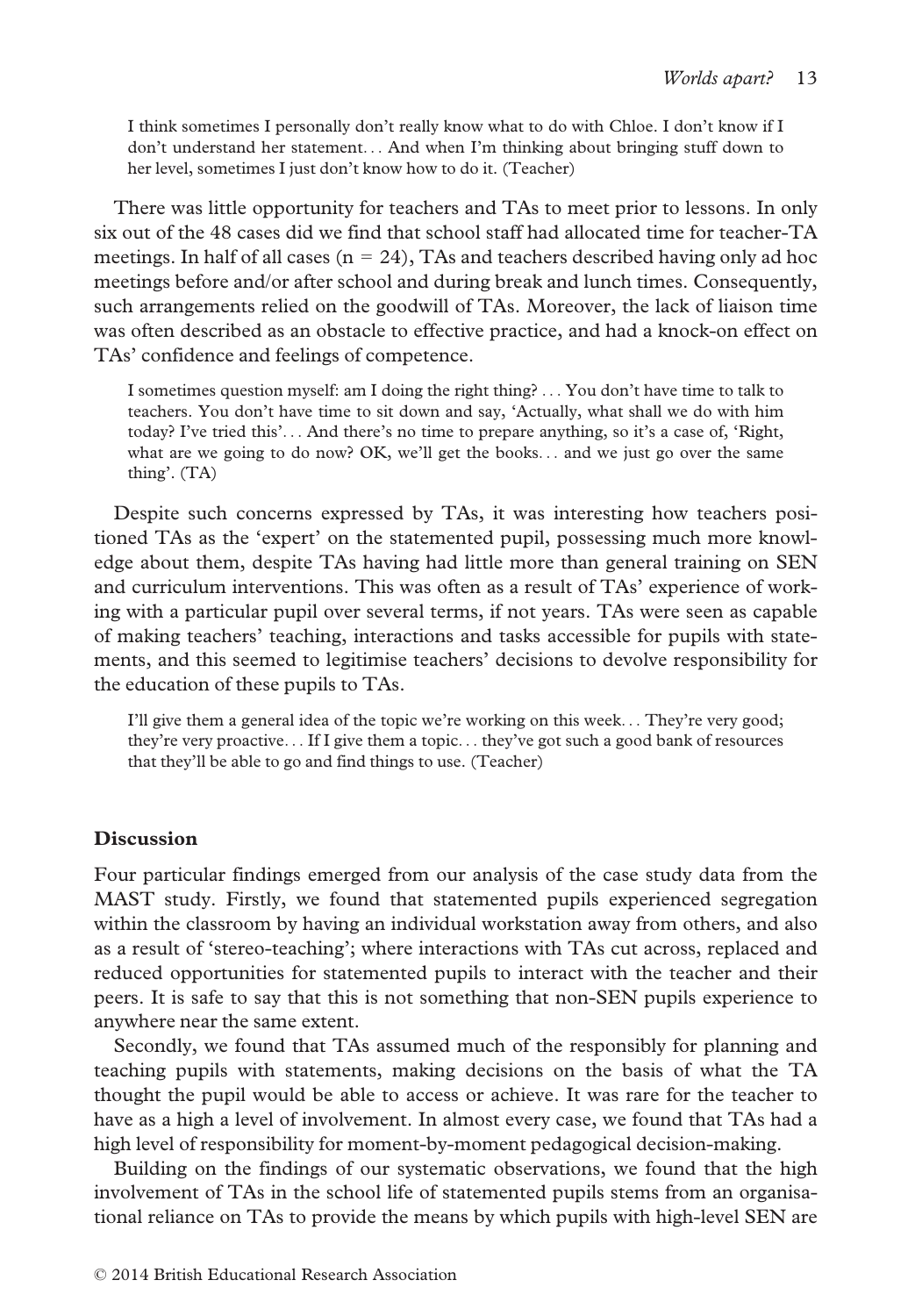included in mainstream settings. A key factor appears to be the particular power invested in the statement itself and the way in which the specification of TA hours contributed to the way in which the responsibly for pupils with statements rested with TAs, rather than with teachers. This calls to mind what Sikes *et al.* (2007) referred to as the 'yes buts' of inclusion; whereby the inclusion of pupils with SEN is conceived as being contingent on available resources, somewhat undermining its power as an educational principle.

Thirdly, we found that pupils with statements received a high amount of verbal differentiation from TAs. As was previously found in the DISS project, when compared to the experiences of pupils without SEN, pupils receiving a high amount of TA support have a different—and less effective—pedagogical diet. TAs' contributions to the support of pupils with statements were clearly well intentioned, but the appropriateness and quality of what they provided in terms of their pedagogical input (in terms of tasks and interactions) was questionable. We found that tasks (including interventions) were often inappropriately targeted, repetitive or undemanding. TAs were very often left to work within the gaps left by teachers.

Finally, we found that there were considerable gaps in teachers' and TAs' knowledge concerning meeting the needs of pupils with statements. Many staff were unsure how to best deal with the challenges and sometimes complex difficulties posed by such pupils. Teachers reported having had no training on meeting the specific needs of pupils with statements. This lack of knowledge would seem to be a contributing factor in teachers' lesson and task preparation; their planning rarely extended to cover the learning needs of pupils with a statement.

It is worth noting that in 1978, Mary Warnock acknowledged that 'some 40 years will need to elapse' before the English education system is at a point where all teachers had undertaken adequate SEN training as part of their initial training, and thereby have the requisite skills to teach pupils with SEN effectively (DfES, 1978). This comment was made 36 years ago. Ever since, the commonly held view among researchers and professionals about the inadequate quality and level of training in SEN offered to pre-service teachers, and successive governments' commitment to providing such training, has remained unchanged (Hodkinson, 2009). The findings from the MAST study do little to challenge this position.

We found that teachers often positioned TAs as the 'expert' on the statemented pupil, possessing much more knowledge about pupils with statements, despite TAs having only a general level of training. TAs were seen as capable of making teachers' teaching and instructions accessible for pupils with statements, and this essentially validated organisational decisions that gave TAs a high level of responsibility for these pupils. The situation was compounded by the fact that—similar to what was found in the DISS project (Blatchford *et al.*, 2012)—there was little opportunity for teachers and TAs to meet prior to lessons.

The findings and conclusions presented in this paper are based on data collected on a particular sample: pupils in Year 5 with statements for MLD and BESD attending mainstream primary schools in England. But on the basis of our other research in the DISS project and the Effective Deployment of TAs project (Webster et al., 2013), there was little to suggest that practice is significantly different in other primary years, or indeed, that practice differs by geographical (e.g., LA) area. Replica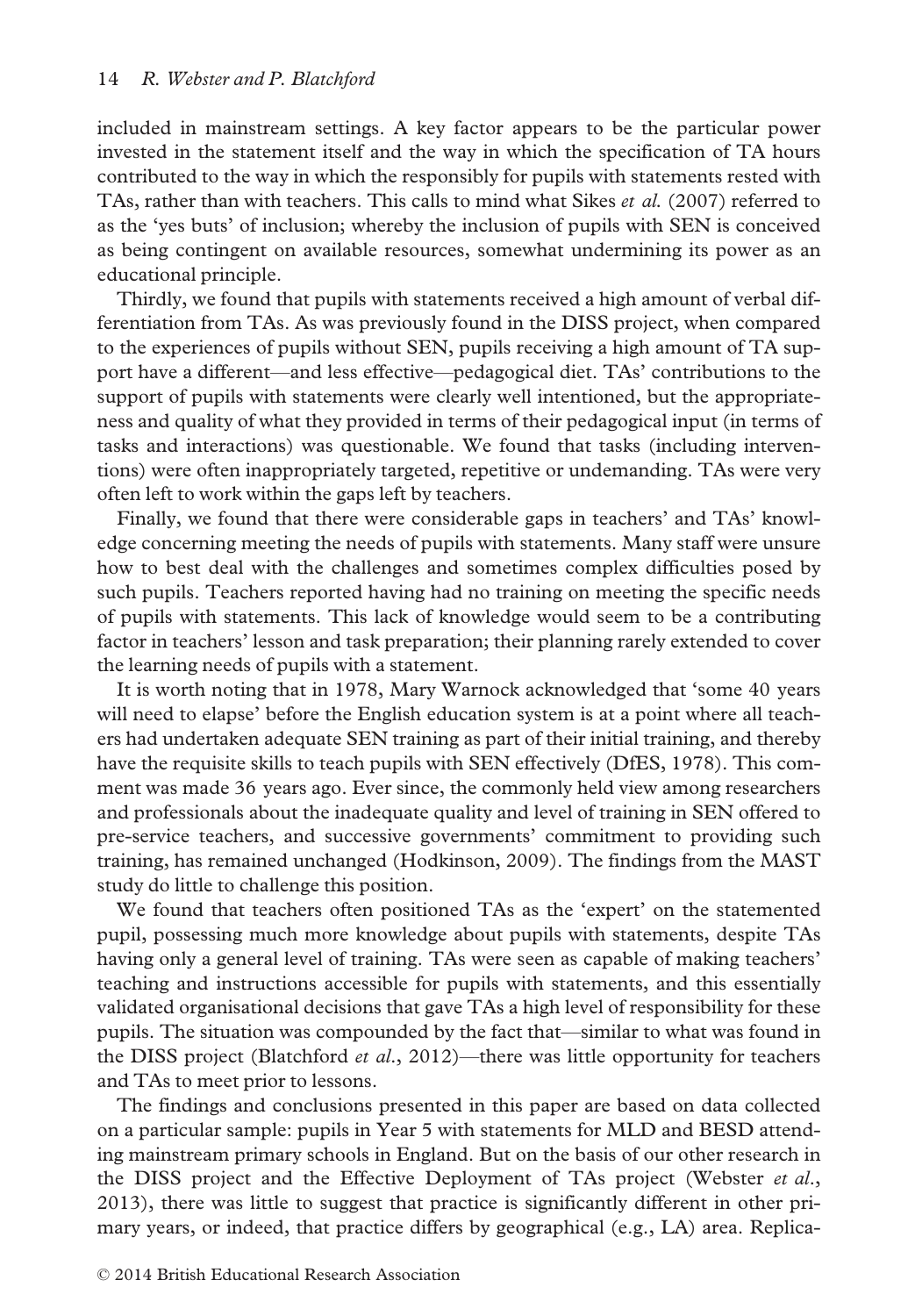tion studies involving pupils in secondary schools or with other forms of SEN (e.g. speech and language difficulties; autistic spectrum conditions) might produce different results, and are clear candidates for further research $^8$ .

Results from systematic observations conducted as part of the MAST study show that the educational experiences of pupils with statements are strongly characterised by a high degree of separation from the classroom and a high involvement of TAs (Webster & Blatchford, 2013). What we describe in this paper can be seen as further evidence of the unintentional drift toward a model of TA deployment found in the DISS project, which, while conducted with the best of intentions, has resulted in unintended consequences. Since the introduction of TAs into mainstream settings, they have become an essential way in which teachers deal with problems connected to the inclusion of pupils with statements, their workloads and job satisfaction, and challenges posed by curriculum initiatives and behaviour in school (Blatchford *et al.*, 2012). Thus, whilst the drift we describe is understandable, significant concerns are raised about the support given to pupils with statements and about a form of educational discrimination that applies only to them.

Having said that, the opportunity to observe at close quarters and talk with practitioners and parents/carers brought home the challenges schools face in successfully including pupils with high levels of learning and/or emotional and behavioural difficulties. Many teachers described the demands associated with meeting the needs of one, or sometimes, two pupils whose educational needs are significantly more demanding than the other 28 or so pupils in the class. It should not be forgotten that the MAST study was conducted at a time when the maintained school system in England was in an intense period of flux. New, more stringent, funding arrangements, increasing levels of school accountability (e.g., in terms of school inspection and examination results) and more-or-less wholesale reform of the primary curriculum were factors that appeared to conspire to lower the priority schools gave to meeting the needs of pupils with statements.

A stark conclusion drawn from the MAST study is that across the schools, we found little evidence of an effective and theoretically-grounded pedagogy for pupils with statements of SEN in the instructional approaches used by either teachers or TAs.

## Implications for policy and practice

In September 2014, far-reaching changes to the statutory assessment process and the form and function of statements come into force in England. The results presented in this paper have implications for the way in which support for pupils with high-level SEN is specified and quantified in the documents that will replace statements: education, health and care plans (EHCP).

At the time of writing, the established practice of expressing support for the provision outlined in a statement, in terms of a set number of hours, seems likely to be retained when the transition is made to EHCPs. Again, it is likely that schools will continue to convert the hours specified on the EHCP into hours of support from a TA. Therefore, the particular power that statements seem to exert over provision, which we found in the MAST study, is unlikely to diminish when they become EHCPs.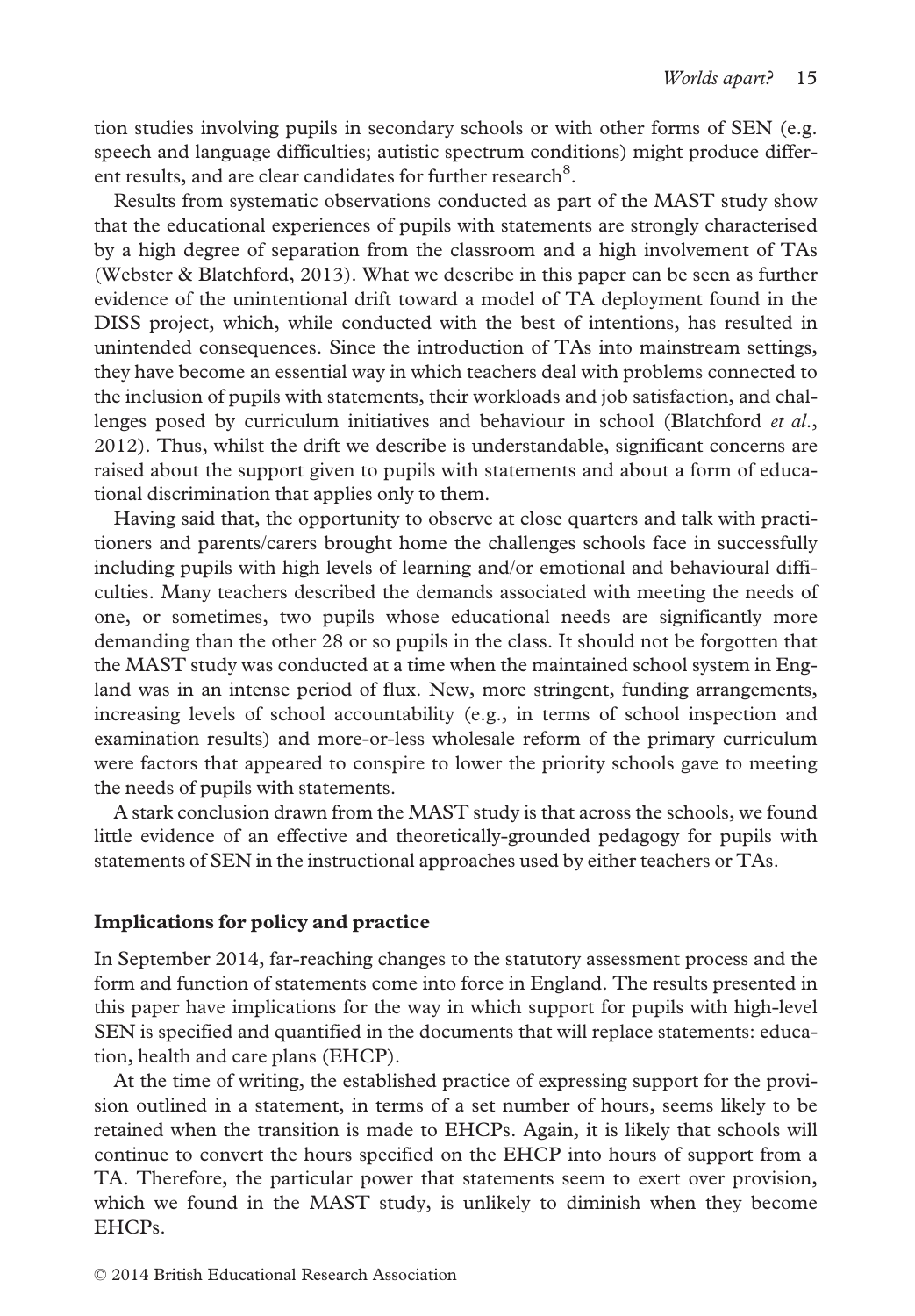There appears to be very little up-to-date information from other countries on the ways in which children with high-level SEN secure specialist provision (particularly in mainstream settings), and the extent to which this is provided in the shape of paraprofessional support. Cross-national data would be very helpful.

In terms of the English system, we have argued that the main expression of support (e.g., TA hours) seems to get in the way of schools thinking through an appropriate pedagogy for pupils with the most pronounced learning difficulties in mainstream primary schools (Webster & Blatchford, 2013). Alternative and convenient expressions of support—such as in terms of financial sum—would do little to change the fundamental problems that stem from failing to identifying the pedagogical processes and strategies required to meet carefully defined educational outcomes. A key conclusion from the MAST study is that the principal means by which support is specified and quantified in EHCPs should be in terms of pedagogy, not hours.

A broader issue to arise from our research concerns how schools make effective provision for all pupils with SEN—not just those whose needs are severe enough to meet the criteria for a statement. Another key message from the MAST study, in terms of practice, is that schools need to attend to the structural and organisational processes that facilitate the way support for pupils with SEN is provided. In particular, schools need to fundamentally rethink the role of TAs, so that they are not routinely deployed to support such pupils.

We know enough from the findings of the DISS project and the present study to appreciate the negative (but intended) consequences of maintaining such models of practice as a matter of course. For example, the wider pedagogical role (WPR) model, developed on the basis of the DISS project results, provides a framework for structuring and describing key facets of TAs' work and accounts for the wider contextual and organisational factors within which they work, and which seem strongly correlated to their effectiveness (Webster et al., 2011).

Moreover, we know enough about the alternative and more effective models that schools can adopt. Again, the WPR model can be used to reconceptualise the work and role of TAs, and inform models of educational effectiveness. For example, practical guidance we have published shows how teachers can organise the classroom in ways that enable them to work with pupils with SEN, whilst the TA works with other groups (Russell et al., 2013). Our work with colleagues (Radford et al., 2014) puts forward a potentially valuable model of TA-to-pupil interaction, which seeks to foster pupil independence, thereby mitigating some of the known problems associated with high levels of TA support (e.g., spoon-feeding and dependency).

Whilst teachers must assume the primary responsibility for planning and teaching pupils with high-level SEN, more is certainly needed by way of research into effective pedagogical approaches for such pupils, and mechanisms to disseminate this via the various forms of teacher training and professional development. As we write, the government in England has just closed its consultation on a new Code of Practice for SEN. We are encouraged that the draft Code emphasises the use of high quality teaching to meet the needs of pupils with SEN over the default forms of support we have described in our research: 'Special education provision is underpinned by high quality teaching and is compromised by anything less' (DFE & DOH, 2013).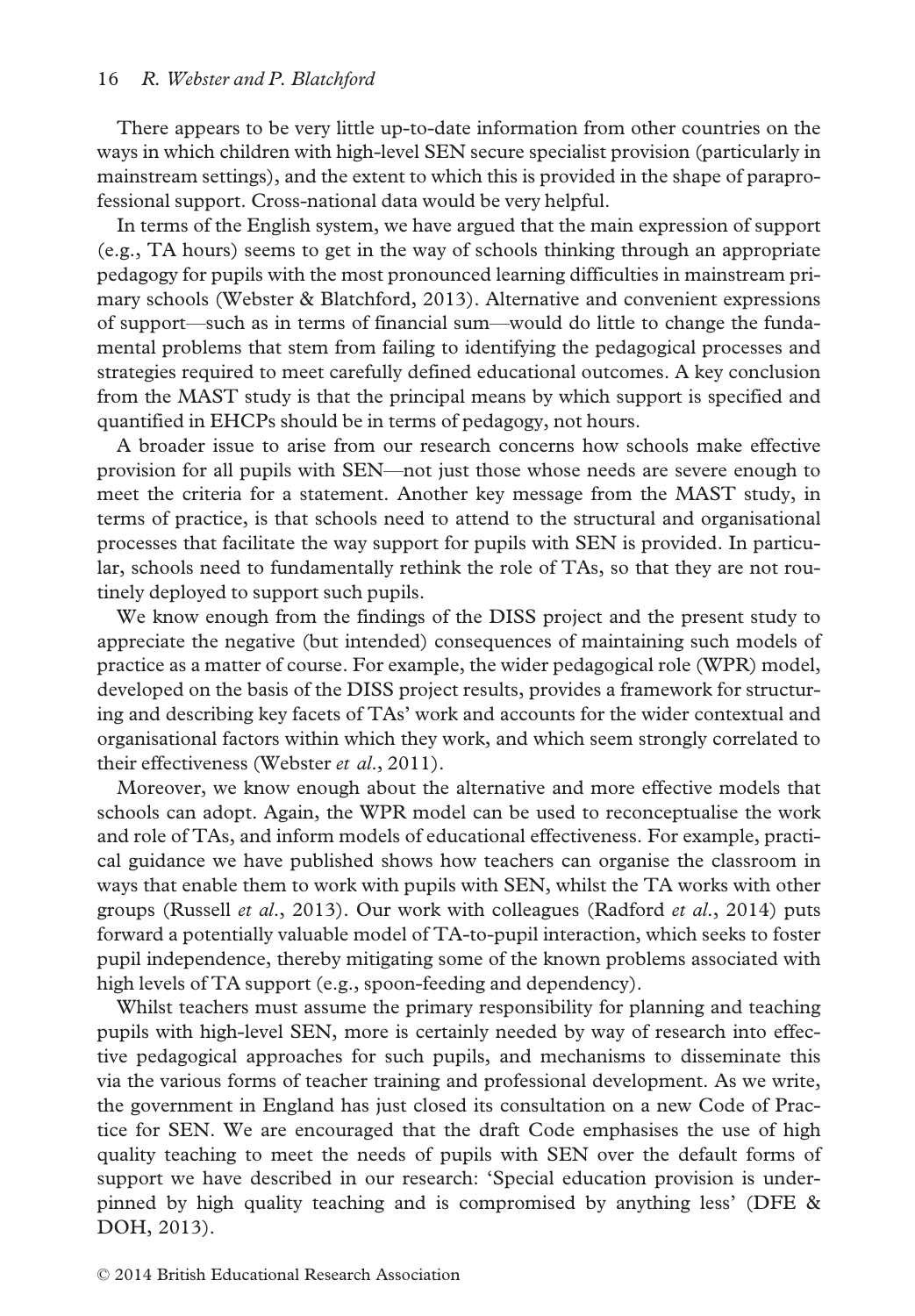Even in the face of speculation about the future of TAs (Stevens, 2013; Woolf & Griffiths, 2013), we frequently hear from school leaders and teachers who strongly oppose suggestions that they should reduce their TA workforce. This too is encouraging; we have consistently argued that TAs themselves are not the problem (Webster et al., 2011; Blatchford et al., 2012). However, many schools are not making the most of this valuable resource. Our view is that schools need to widen their models of SEN provision and reconfigure overall pedagogical supports, in the context of which TAs are one, potentially vital component.

## Acknowledgements

We would like to thank Ayshea Craig and Alison McWhirter who collected much of the interview data. We are indebted to the schools, staff and pupils who welcomed researchers into their classrooms to share a week in their lives, and to the local authority staff who facilitated our initial contacts with schools. The Making a Statement project was funded by a grant from the Nuffield Foundation. We are very grateful for their interest in this work and for funding the study.

#### **NOTES**

- $<sup>1</sup>$  At the present time, there are three levels of SEN. They are, in increasing level of severity: school action;</sup> school action plus; and statements. The key test for progression between these levels is whether a pupil is mak-
- <sup>2</sup> In line with common usage, we use the term 'teaching assistant' to cover equivalent classroom based paraprofessional roles, such as 'learning support assistant', 'special needs assistant' and 'classroom assistant'. We also
- include 'higher level teaching assistants' in this definition.<br><sup>3</sup> All full-time equivalent teachers and support staff in publicly funded schools, including all local authority<br>maintained schools and academies.
- <sup>4</sup> Pupils with moderate learning difficulties have much greater difficulty than their peers in acquiring basic literacy and numeracy skills and in understanding concepts. They may also have associated speech and language delay, lower self-esteem, lower levels of concentration and under-developed social skills, compared to pupils
- % without SEN.  $\frac{5}{10}$  It is noted that whilst the same can be said for pupils with a statement for BESD, effort was made to select pupils whose statement also covered learning difficulties connected to BESD, and whose needs resembled, or
- 
- % were consistent with, those defined as having MLD.<br>
<sup>6</sup> In order to retain the anonymity of pupils, we have used fictitious names.<br>
<sup>7</sup> Here, prevalence is expressed at the respondent level. Therefore, the denominator i
- <sup>8</sup> We are delighted that the Nuffield Foundation has recently agreed to fund a replication study that will focus on the educational experiences of statemented pupils in mainstream secondary schools. Data collection will take place over the 2015/16 school year.

# References

- Ainscow, M. (2007) From special education to effective schools for all: A review of the progress so far, in: L. Florian (Ed) The Sage handbook of special education (London, Sage), 146–159.
- Anderson, V. & Finney, M. (2008) 'I'm a TA not a PA!' Teaching assistants working with teachers, in: G. Richards & F. Armstrong (Eds) Key issues for teaching assistants: Working in diverse and inclusive classrooms (Abingdon, Routledge), 73–83.
- Angelides, P., Constantinou, C. & Leigh, J. (2009) The role of paraprofessionals in developing inclusive education in Cyprus, *European Journal of Special Needs Education*, 24(1), 75–89.
- Blatchford, P., Bassett, P., Brown, P. & Webster, R. (2009) The effect of support staff on pupil engagement and individual attention, British Educational Research Journal, 35(5), 661–686.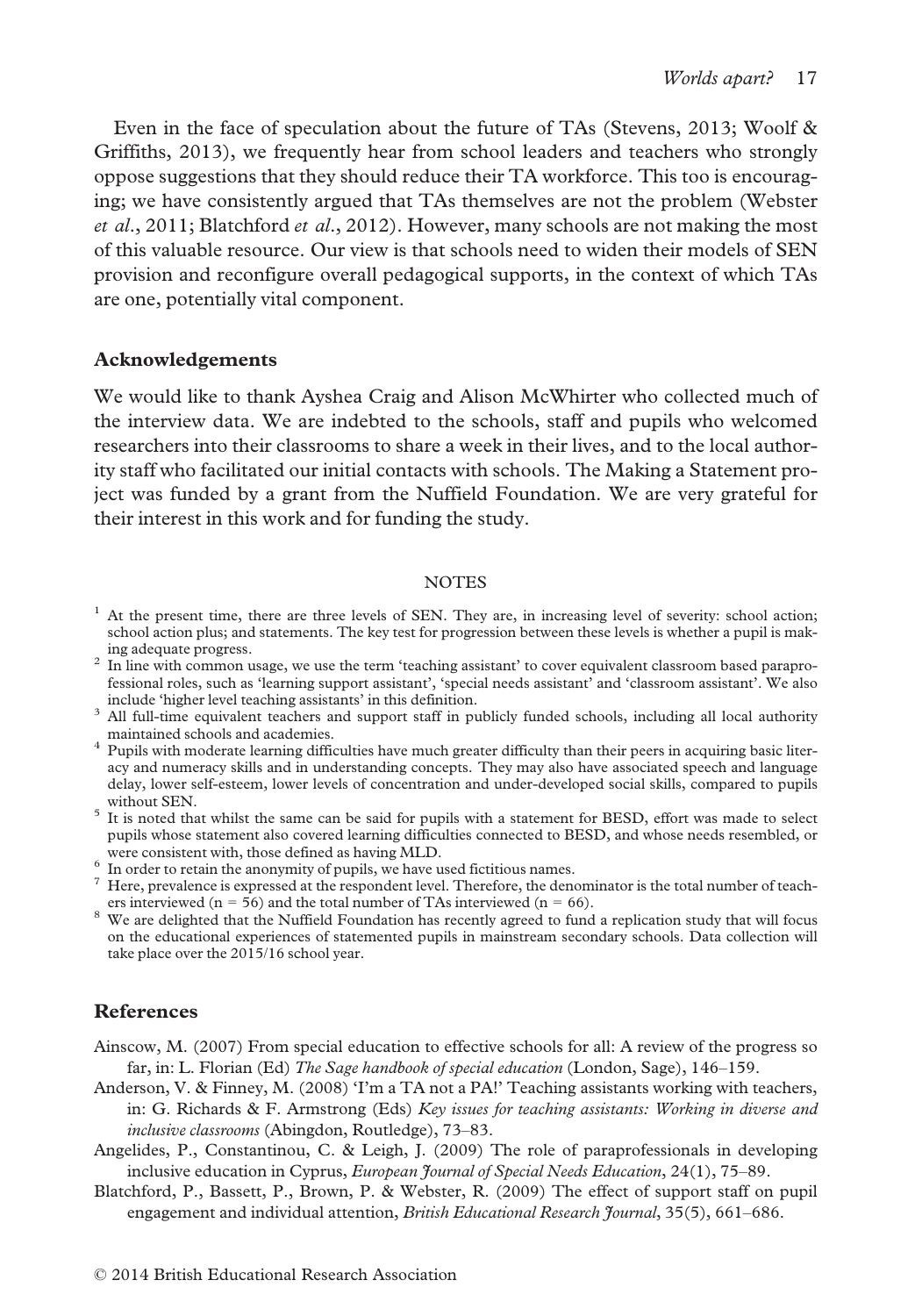- Blatchford, P., Russell, A. & Webster, R. (2012) Reassessing the impact of teaching assistants: How research challenges practice and policy (Abingdon, Routledge).
- Cohen, L. & Manion, L. (1994) Research methods in education (4th edn) (London, Routledge).
- Croll, P. & Moses, D. (2000) Special needs in the primary school. One in five (London, Cassell).
- de Boer, A., Pijl, S.J. & Minneart, A. (2011) Regular primary school teachers' attitudes towards inclusive education: A review of the literature, *International Journal of Inclusive Education*, 15 (3), 331–353.
- Department for Education (2012a) Statistical first release (SFR06/2012): School workforce in England (provisional) November 2011. Available online at: http://www.education.gov.uk/researchandstatistics/statistics/recentreleases/a00205723/school-workforce-in-england-provisional-nov-2011 (accessed 20 January 13).
- Department for Education (2012b) Statistical first release: Special educational needs in England, January 2012 (SFR 14/2012) (London, Department for Education). Available online at: http:// www.education.gov.uk/rsgateway/DB/SFR/s001075/index.shtml (accessed 22 October 2012).
- Department for Education (2013) Statistical first release: Special educational needs in England, January 2013 (SFR 30/2013) (London, Department for Education). Available online at: http:// www.gov.uk/government/uploads/system/uploads/attachment\_data/file/225699/ SFR30-2013\_Text.pdf (accessed 7 August 2013).
- Department for Education & Department of Health (2013) Draft Special Educational Needs Code of Practice: For 0 to 25 years. Statutory guidance for organisations who work with and support children and young people with SEN (London, Department for Education and Department of Health). Available online at: https://www.gov.uk/government/uploads/system/uploads/attachment data/file/251839/Draft SEN Code of Practice - statutory guidance.pdf (accessed 22 December 2013).
- Department of Education and Science (1978) Special educational needs (The Warnock Report) (London, Her Majesty's Stationery Office).
- Farrell, P., Alborz, A., Howes, A. & Pearson, D. (2010) The impact of teaching assistants on improving pupils' academic achievement in mainstream schools: A review of the literature', Educational Review, 62(4), 435–448.
- Gersten, R. & Edwards Santoro, L. (2009) Advances in research on teaching students who experience difficulties in learning: Grappling with the issue of access to the general curriculum, in: L. Florian (Ed) The Sage handbook of special education (London, Sage), 187–206.
- Giangreco, M.F. (2009) Critical issues brief: Concerns about the proliferation of one-to-one paraprofessionals (VA, Council for Exceptional Children, Division on Autism and Developmental Disabilities, Arlington).
- Giangreco, M.F. & Doyle, M.B. (2007) Teacher assistants in inclusive schools, in: L. Florian (Ed) The Sage handbook of special education (London, Sage), 429–439.
- Giangreco, M.F., Yuan, S., McKenzie, B., Cameron, P. & Fialka, J. (2005) Be careful what you wish for..., Five reasons to be concerned about the assignment of individual paraprofessionals, Teaching Exceptional Children, 37(5), 28–34.
- Hodkinson, A. (2005) Conceptions and misconceptions of inclusive education: A critical examination of final year teacher trainees' knowledge and understanding of inclusion, International Journal of Research in Education, 73(1), 15–29.
- Hodkinson, A. (2009) Pre-service teacher training and special educational needs in England 1970– 2008: Is government learning the lessons of the past or is it experiencing a groundhog day?, European Journal of Special Needs Education, 24(3), 277–289.
- Lamb, B. (2009) The Lamb Inquiry: Special educational needs and parental confidence (London, Department for Children, Schools and Families).
- Mistry, M., Burton, N. & Brundrett, M. (2004) Managing LSAs: An evaluation of the use of learning support assistants in an urban primary school, School Leadership and Management, 24(2), 125–137.
- Moran, A. & Abbott, L. (2002) Developing inclusive schools: The pivotal role of teaching assistants in promoting inclusion in special and mainstream schools in Northern Ireland, *European Jour*nal of Special Needs Education, 17(2), 161–173.